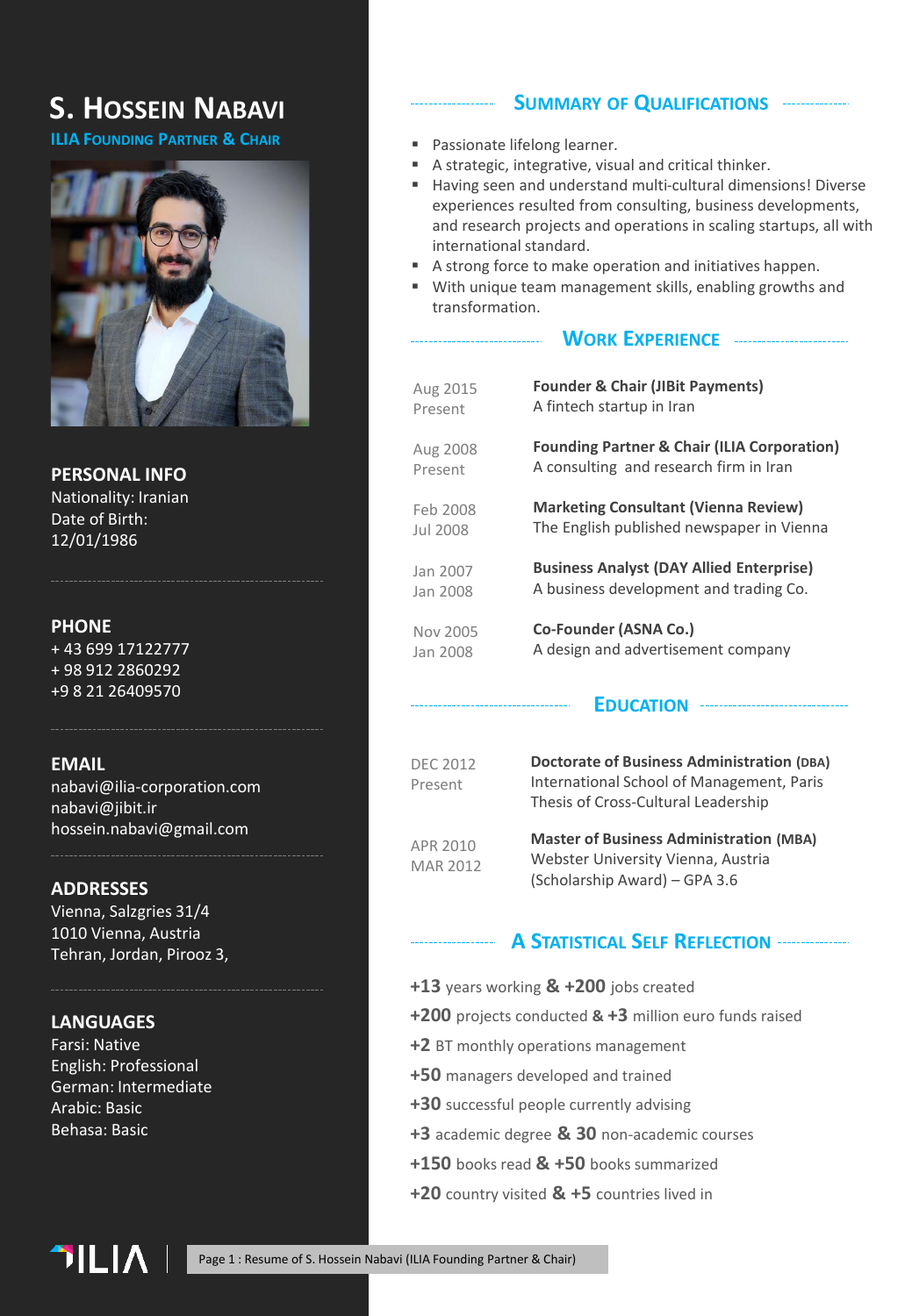**S. HOSSEIN NABAVI curriculum vitae**

**ILIA FOUNDING PARTNER & CHAIR**

## **WORK EXPERIENCE**

**Holding Strategy Design – 2013-06/Ongoing – Petro Pejhvak Setareh Kish, Tehran** Acting as the project manager, after assessing the current status of the organization, and mapping the desired future of the **company, we assisted the client to design the corporate strategy**

**Fan Club Business Model – 2013-10/Ongoing – Canon Tehran, Tehran** Contributing as the project owner, we have helped our client understand, frame and design their ideal business model, analyzing **the key stakeholders and defining the venture strategy.**

**High-tech Export Manual – 2013-07/Ongoing – Center for Innovation and Technology, Tehran** Begin the project manager, we are assisting our client through research and best case studies to define the bets export process **and consequently guidelines for high-tech related products and services.**

**Market Research on Tire Industry – 2013-09/2013-10 – Medina MED, Tehran** Acting as the project controller, we research and studied the tire market in Iran and assisted our client to make better market **entry decision. The research was brief, but provided actionable key figures.**

**Market Research on Dental Equipment – 2013-10/2013-11 – Dr. Asayesh, Tehran** Acting as the project controller, we helped our client understand the key equipment's and product being used in the market, their **products, the quantities being produced, before establishing a factory.**

**Organizational Scan and Report Preparation – 2013-10/2013-11 – ICHTO, Tehran** Contributing as the project controller, we assisted our client to understand their current status, and pinpoint their key priority **projects, by interviewing top level managers.**

**Promotional Packages – 2012-11/2013-02 – ARIA Pishrow Gharn, Tehran** Acting as the project manager, we studied the company and extracted the key points to be used as the content of their **promotional packages. We provided them with the key message to be communicated.**

**Crocodile Farm Feasibility Study- 2012-03/2012-09 – A Privet Investor, Tehran & Gheshm** As the project controller, I monitored the project progress and also guided the direction of the study, checking if Iran market is **ready for establishing such farm, and to see if economically this is feasible.**

**Mngt. Cockpits & Key Performance Indicators- 2011-03/2011-06 – Webster University, Vienna** With the rest of the team members, we defined the KPI's for our client and help them improve monitoring of their progress, and **also communicate quantified achievements.**

**Process Reengineering - 2011-09/2011-12 – G4S International, Vienna** With the rest of the team members, we assisted our client improve and redesigned process map up to level 3, and consequently **improve their financial performance, and design better product portfolios.**

**Knowledge Management – 2010-05/2012-10 – General Motor Austria, Aspern** With the rest of the team we defined people, process, culture and IT dimensions of KM concept and help them re design some of **the factories processes to place KM boxes.**



Page 2 : Resume of S. Hossein Nabavi (ILIA Founding Partner & Chair)